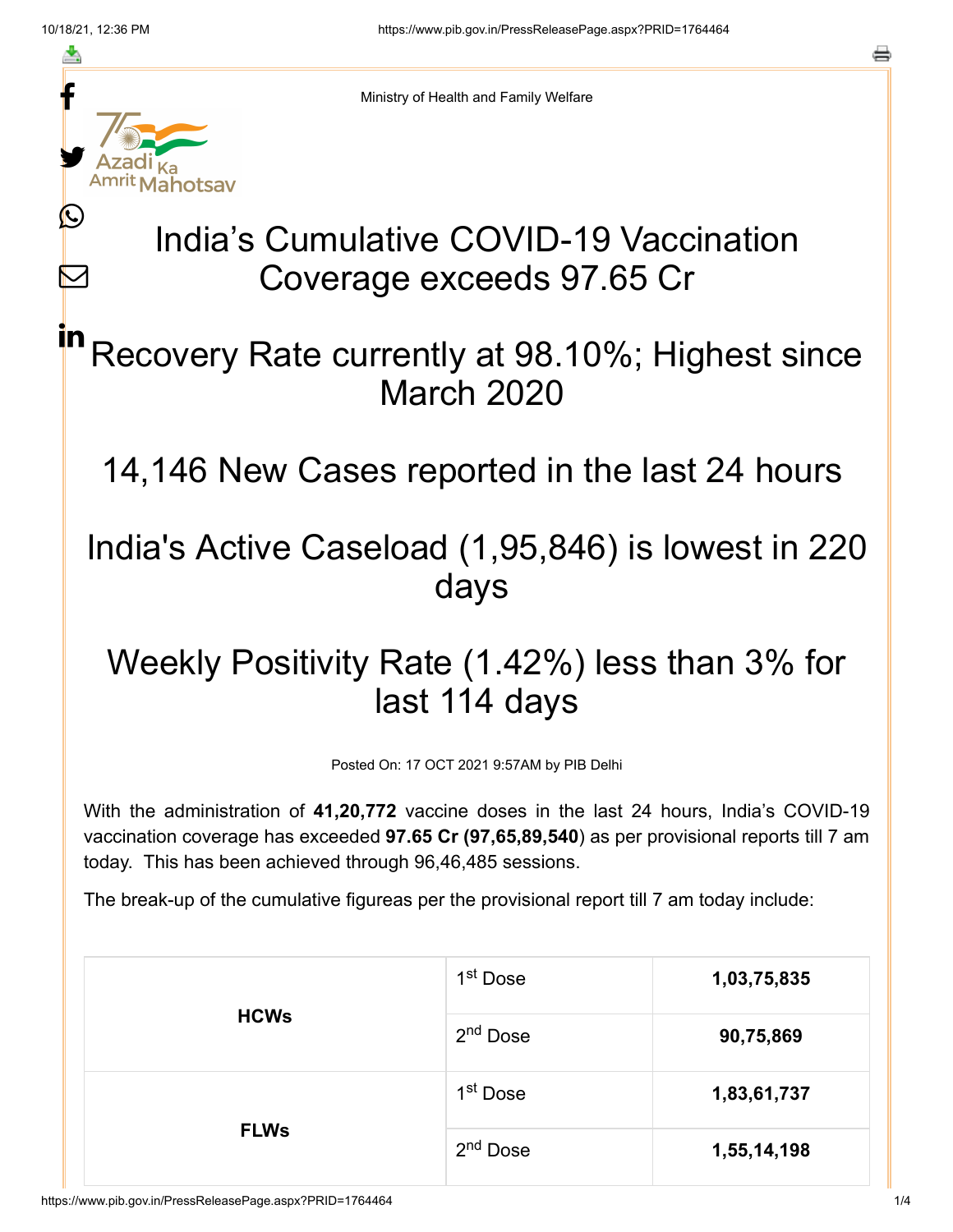|                       | <b>Total</b>                        |                      | 97,65,89,540   |
|-----------------------|-------------------------------------|----------------------|----------------|
| in                    | Over 60 years                       | 2 <sup>nd</sup> Dose | 6, 11, 17, 334 |
|                       | 1 <sup>st</sup> Dose                | 10,56,78,041         |                |
|                       | $\bigcirc$<br>Age Group 45-59 years | 2 <sup>nd</sup> Dose | 8,58,84,392    |
|                       |                                     | 1 <sup>st</sup> Dose | 16,76,26,429   |
| Age Group 18-44 years | 2 <sup>nd</sup> Dose                | 11,02,63,827         |                |
| f                     |                                     | 1 <sup>st</sup> Dose | 39,26,91,878   |

The recovery of**19,788** patients in the last 24 hours has increased the cumulative tally of recovered patients (since the beginning of the pandemic) to **3,34,19,749.**

Consequently, India's recovery rate stands at **98.10%**. Recovery Rate is currently at its highest peak since March 2020.



#### Recovered cases over 3.34 Cr & Recovery rate at 98.10%

Sustained and collaborative efforts by the Centre and the States/UTs continue the trend of less than 50,000 Daily New Cases that is being reported for 112 consecutive days now.

**14,146 new cases** were reported in the last 24 hours. Daily New cases reported to be **lowest in229 days now**.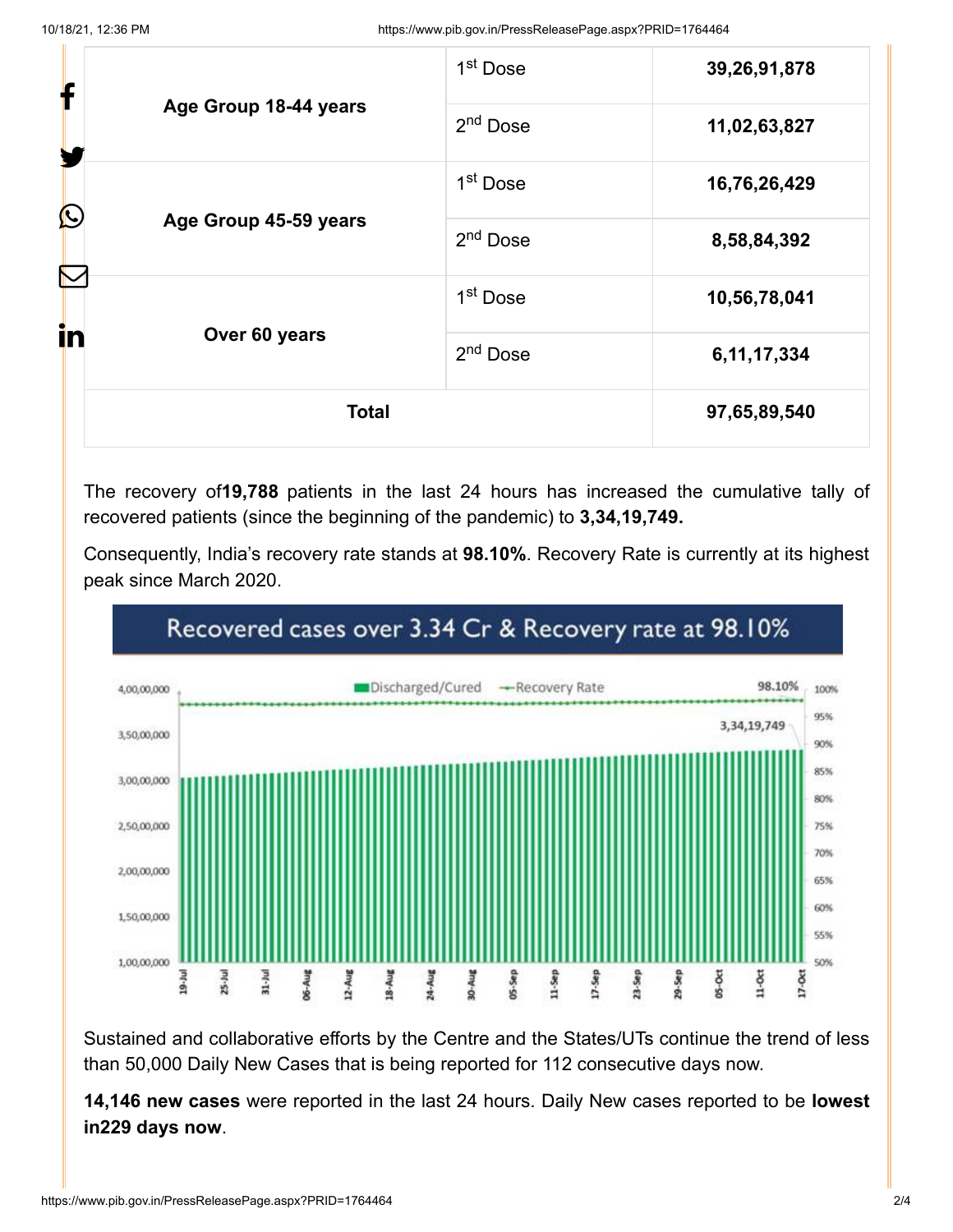10/18/21, 12:36 PM https://www.pib.gov.in/PressReleasePage.aspx?PRID=1764464



The Active Caseload falls below 2 lakh mark and is presently at**1,95,846,** which is**lowest in 220days.**Active cases presently constitute **0.57%** of the country's total Positive Cases.



The testing capacity across the country continues to be expanded. The last 24 hours saw a total of

11,00,123tests being conducted. India has so far conducted over**59.09 Cr (59,09,35,381**) cumulative tests.

While testing capacity has been enhanced across the country, **Weekly Positivity Rate at 1.42% remains less than 3% for the last 114 days now.** The **Daily Positivity rate reported to be1.29%.** The daily Positivity rate has remained below3% for last 48 days and below 5% for